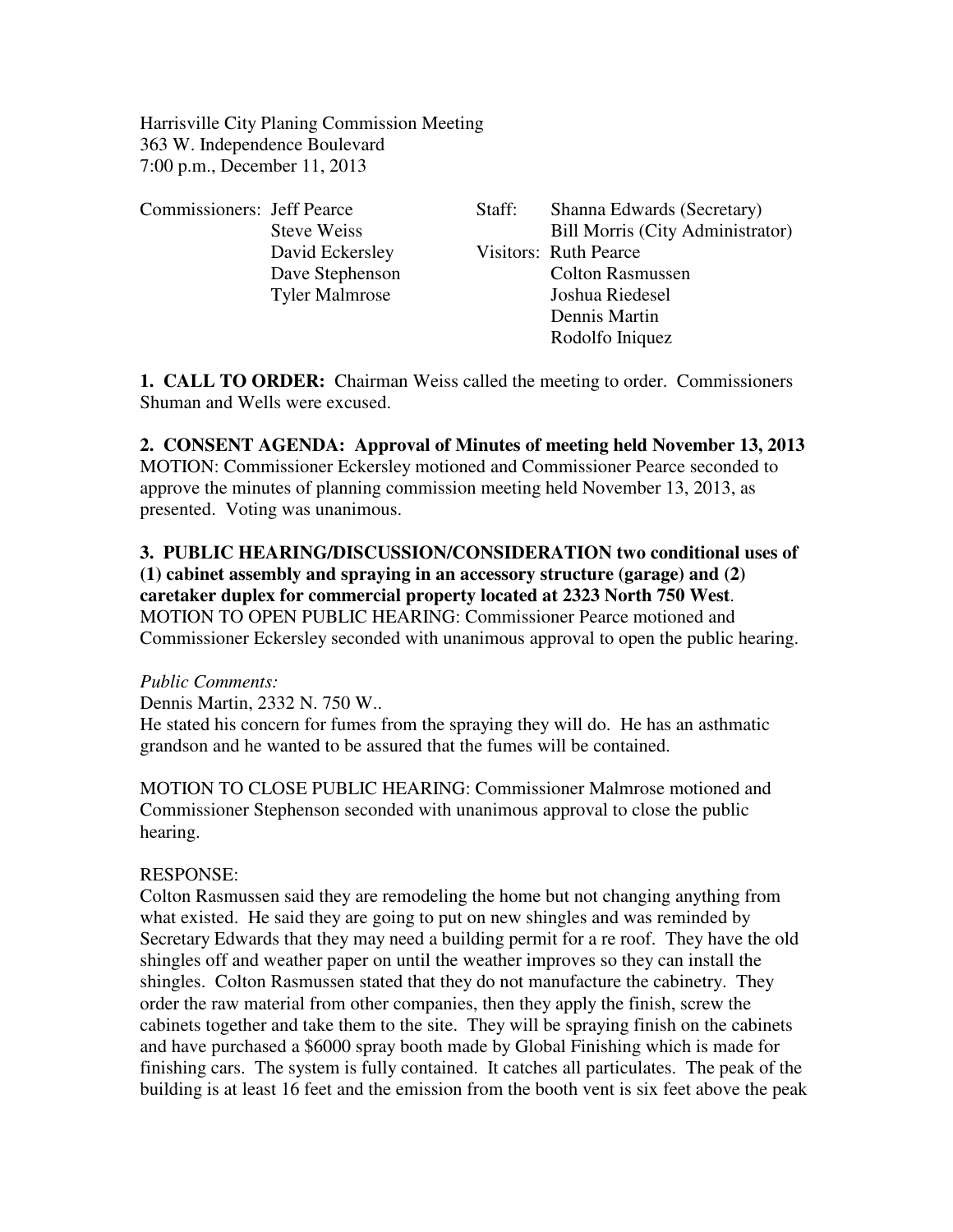in accordance with the company standards for the booth and also the local fire

department's requirements. Any odors emitted get caught in the cross winds and dissipate. The material they use is green guard approved. If there is a huge problem, they have the ability to use water born finishes. At most, they will be spraying 10 gallons a week to start with. They average one cabinet job a day which takes less than 2 gallons. The booth is made for low VOC's. They use high volume low pressure so most of the material is going on the doors. The property is in the commercial zone. Bill Morris stated that it should be very safe, and Ken Martin, building inspector, will enforce the building requirements and make sure the booth is assembled and installed property. He will not issue occupancy until he receives a clearance from the fire department. Colton Rasmussen said that they have nothing that will be disposed into the sewer system. He further mentioned that the booth is complete with a dry chemical fire suppressant system. Commissioner Pearce mentioned there are VOC changes coming next year. Colton Rasmussen stated that the material he uses is already compliant with proposed changes. When asked about employee and personal protection he responded that they do not need it because the spray booth produces more than 10,000 CFM which captures fumes before they rise, but he said they offer paint respirators for employees in the booth. The maximum employees they have at the facility will be no more than four. When asked if he will be storing board feet of lumber at the site, he said because of the way they order materials they do not end up with much storage. There may be 1,000 board feet of crown molding. The material they order mostly comes as particle board melamine sheets. Cost of inventory stored will be between zero and \$80,000 worth of material, and he mentioned that they have insurance. They do not store more than 20 gallons of paint on site. They do only a minimal amount of cutting at their facility so there is not enough dust to fill a garbage receptacle the size of the one in the council room. Commissioner Pearce asked about restrictions for children living in caretaker premises. Colton Rasmussen said there has been a family of four living in the upper part of the duplex. He has a wife and two children and they plan to live there. Bill Morris said the commission can classify it as a caretaker family. Commissioner Malmrose asked in the unlikely event there is a problem with odors are there ways to readdress that? Bill Morris stated that in the municipal code there is a section that covers obnoxious odors if it exceeds a reasonable standard.

MOTION: Commissioner Erickson motioned to grant two conditional use permits, one for cabinet assembly and spray in the garage structure, the second for a family caretaker in the duplex located 2323 with the following conditions: the cabinet business must comply with uniform fire code requirements for that type of business, and that owner must take out required building permits for any renovation and construction, and must comply with staff and agency requirements. Noxious odors may not exceed a reasonable standard. Commissioner Stephenson seconded the motion and voting to approve the two conditional use permits was approved unanimously.